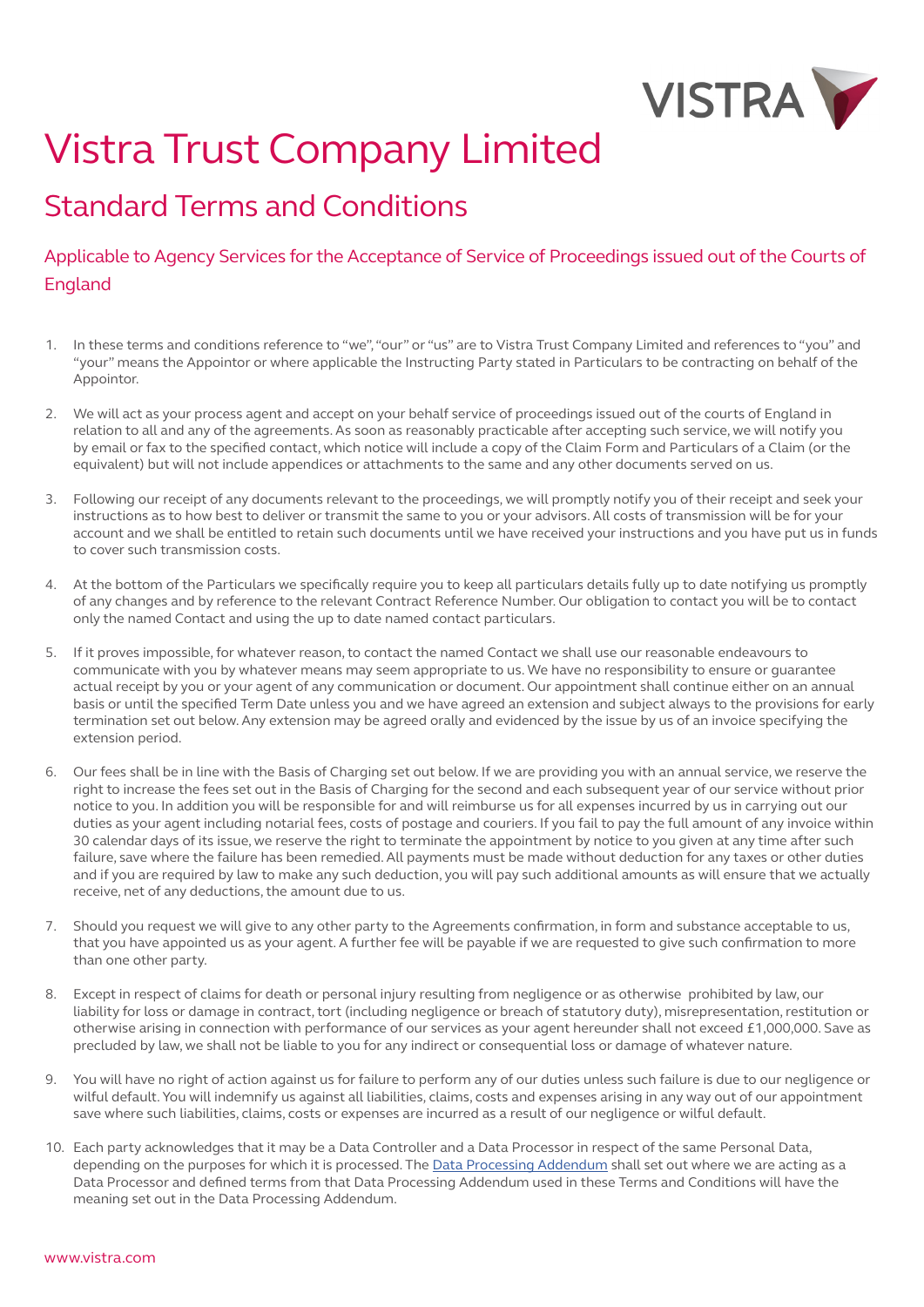11. Where both parties are acting as Data Controller with respect to the Personal Data, both parties agree that the Personal Data transferred by one party (the "Transferor") to the other party (the "Recipient") will be transferred in accordance with Data Protection Law (as defined in the Data Processing Addendum), including:

(a) by ensuring that all fair processing notices have been given to (and, as applicable, consents obtained from) the Data Subjects of that Personal Data to allow each party to use the Personal Data in the manner envisaged by these Terms and Conditions;

(b) the Transferor is not subject to any prohibition or restriction which would prevent or restrict it from disclosing or transferring the Personal Data to the Recipient (or other parties, as applicable) in the manner contemplated by these Terms and Conditions; and

- (c) the Personal Data is accurate and up-to-date at the date it is shared under these Terms and Conditions.
- 12. Both parties further agree:

(a) to implement and maintain throughout the term of these Terms and Conditions all appropriate technical and organisational measures against unauthorised, unlawful or unintended processing, use of, access to, or theft of the Personal Data and against loss or destruction of or damage to, the Personal Data (and such measures will, as a minimum, meet the requirements of Data Protection Law); and

(b) to ensure that access to Personal Data held by it is limited to: (i) those individuals who need access to the Personal Data; (ii) such part or parts of the Personal Data as is necessary for the performance of those individuals' authorised duties; and (iii) those individuals who have received appropriate training to process the Personal Data in accordance with these Terms and Conditions.

- 13. You have the right to terminate our appointment within 14 calendar days of the application form being completed and signed by the parties. Where you have so terminated our appointment, we will charge our costs of administration specified in Basis of charging set out below.
- 14. If we have invoiced you for a specified term and you have paid fully in respect of the same we shall only be entitled to terminate our appointment in the event that you commit a material breach of your obligations and fail to remedy the same within 30 calendar days of receiving notice in writing requiring the same to be remedied or otherwise in the event of receiving notice in writing requiring the same to be remedied or otherwise in the event of your insolvency. In the event of termination, no fees paid will be refunded.
- 15. Our basis of charging is set out under the heading "Basis of Charging".
- 16. The Particulars, together with these Terms and Conditions and the Data Processing Addendum shall be governed by and construed in accordance with English Law, set out the entire agreement between us and we are under no obligations relating to our appointment other than those expressly so set out. No provisions of any of the Agreements shall be taken to override any part of these Terms and Conditions and we shall not be deemed to have notice of any provisions of any of the Agreements.
- 17. If you require a tax residency certificate, you are responsible for obtaining it. We will not apply for it on your behalf.
- 18. Basis of charging

We will charge our costs of administration where the application form has been completed and signed by the parties but you have terminated our appointment within 14 calendar days in accordance with clause 13.

#### Fee scale – Early termination:

£100 + VAT or 10% of our standard fee + VAT for the provision of the full annual or fixed period service (as the case may be), whichever is the greater.

#### Fee scale - Annual service:

£415 + VAT per annum for 1-3 Legal Documents. Additional legal documents, please refer to fee schedule below.